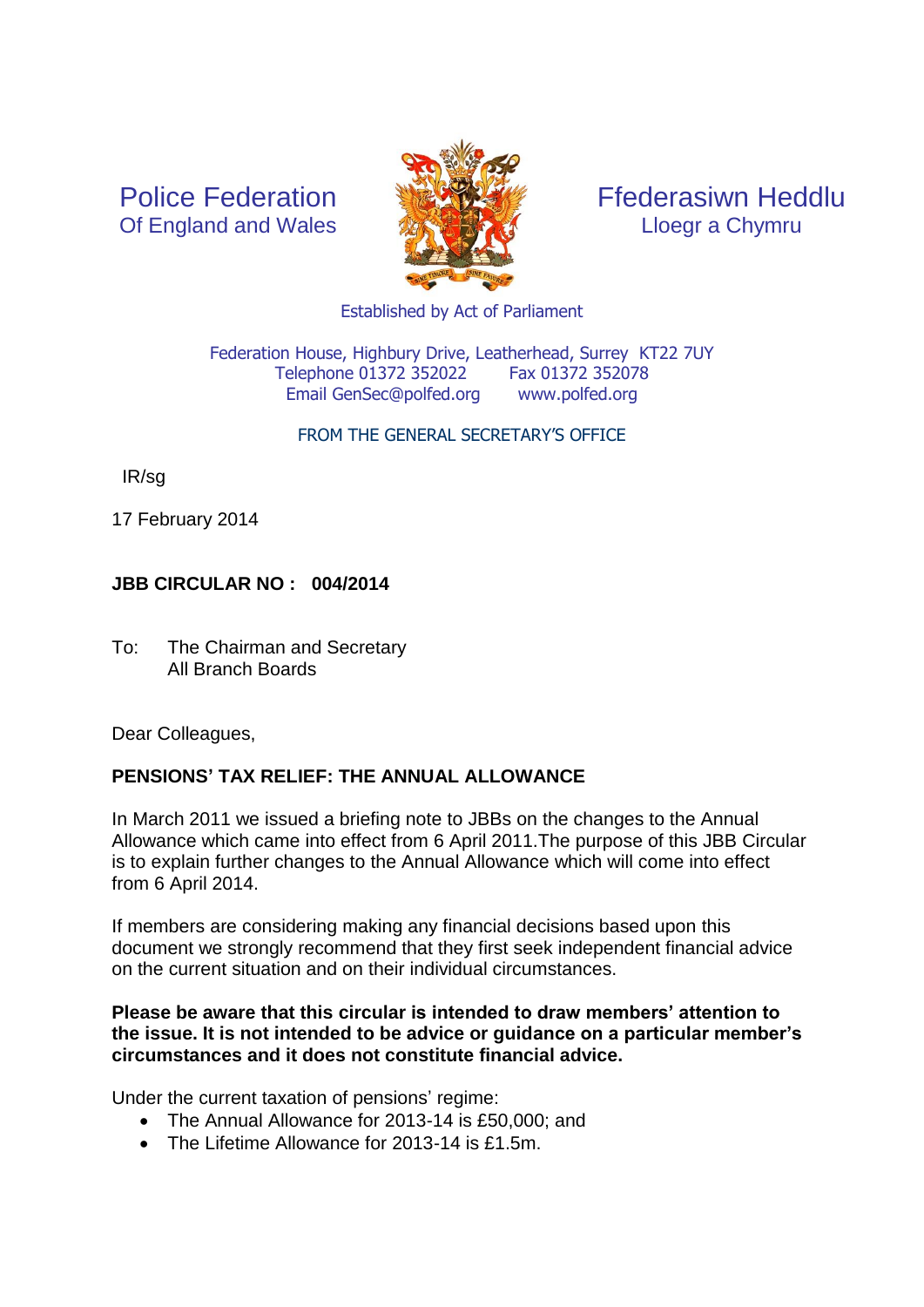However, from 6 April 2014:

- The Annual Allowance will reduce to £40,000; and
- The Lifetime Allowance will reduce to £1.25m.

# **IMPACT ON POLICE OFFICERS**

As the Annual Allowance (AA) is being reduced from £50,000 to £40,000, more people will be liable for a tax charge. However, we do not consider that large numbers of the Federated Ranks will be affected by the tax implications of the reduced AA. It is likely that affected Federated Ranks' members will be those who are promoted or experience a similar significant increase in pensionable pay, and also have long pensionable service (and therefore have higher pension accrual rates eg, Police Pension Scheme 1987 Members who are double accruing). In addition, members who are at risk of breaching the AA are able to roll forward up to three years' of unused AA allowance to cover the shortfall. This is a helpful source of mitigating the AA charge, particularly when it is caused by a one-off event such as a promotion. See p3, *What happens if pension savings are above the AA?* for more information on this provision.

We would suggest that members who are promoted or experience a similar significant increase in pensionable pay (see p5, *Events which can affect the closing value*, for further details) and have long pensionable service should check their position as they may be liable for a tax charge.

It is anticipated that colleagues in the superintending and chief officer ranks will be more immediately affected by the changes to the AA.

Pensions' administrators should automatically inform members who breach the AA.

Please see Annex A for illustrative examples of how the reduced AA might affect members.

# **FREQUENTLY ASKED QUESTIONS**

## **What is the Annual Allowance?**

There is no limit on the amount that can be saved in a pension scheme, but there is a limit on the amount which receives tax relief each year. The Annual Allowance (AA) is the maximum amount of pension savings an individual can accrue each year that receives tax relief. The effect of the AA tax charge is to remove tax relief on any pension savings over the available AA.

Determining pensions savings for final salary schemes such as the PPS 1987 and the NPPS 2006 is more complex than just calculating the amount of contributions a member had paid. Pension savings in the PPS 1987 or NPPS 2006 is broadly determined by the increase in the value the pension over a specific period of time known as the Pension Input Period. For further details see p4, *How do I work out the value of my pension savings?*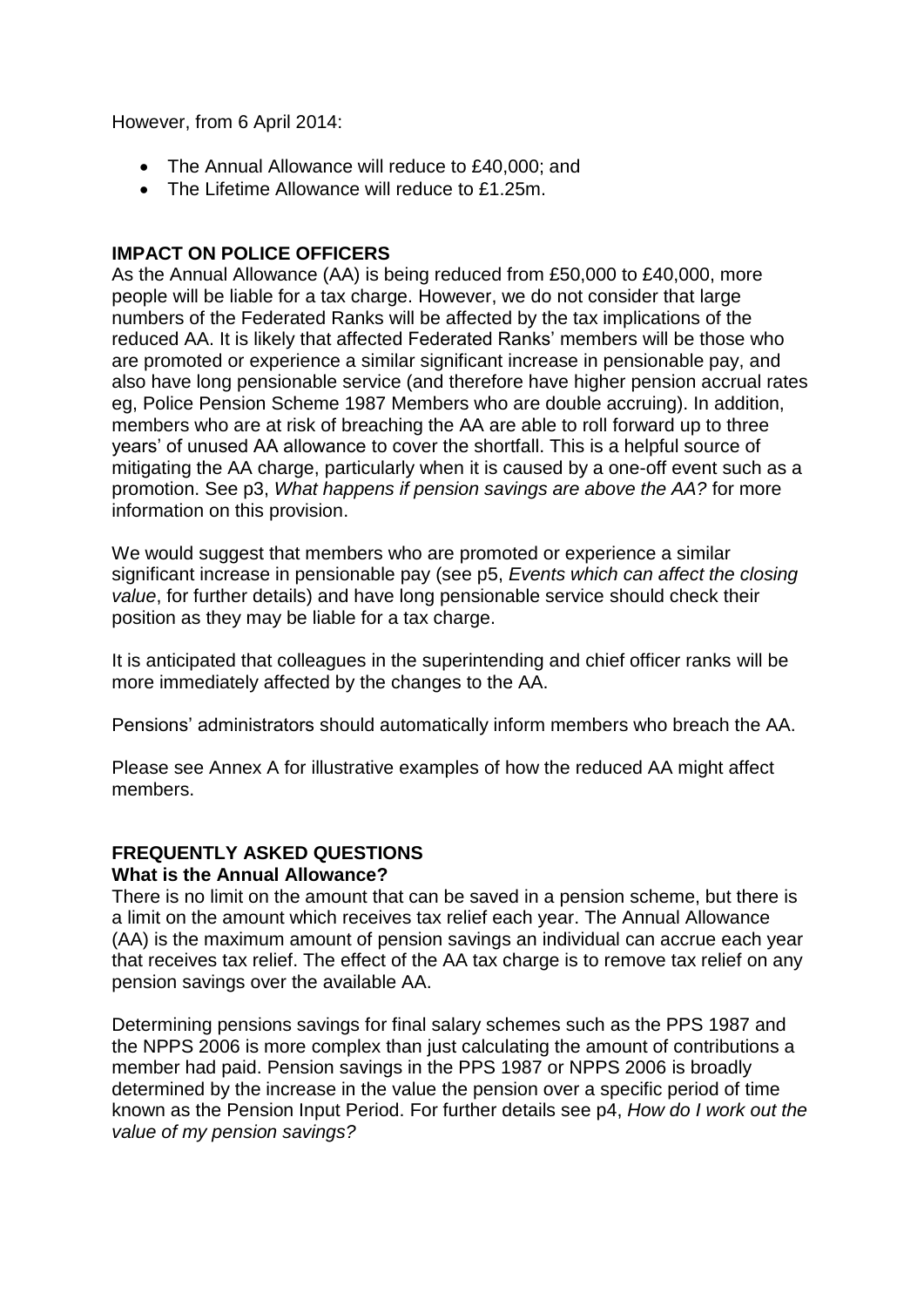The AA only applies to active benefits accrued during the relevant year. All deferred/frozen benefits accrued prior to this are not included in the AA test provided increases in deferment do not exceed certain limits – see p5, *Times when the AA will not apply*.

## **What is a Pension Input Period (PIP)?**

The year in which the benefits earned are compared against the AA will be based on the scheme's current 'pension input period' (PIP), rather than the tax year. The PIP for Police Pension Scheme (PPS) 1987 members is 1 April – 31 March. The PIP for New Police Pension Scheme (NPPS) 2006 members is 6 April – 5 April.

As the AA will be reduced from £50,000 to £40,000 more people will be affected by it. Consequently, there is a need to measure benefit accrual over the correct period.

It is useful to note that the accrued pension used at the start of the PIP is increased by inflation. This means that accrued benefits are "inflation proofed". Assuming inflation is positive, this will reduce the increase in accrual and potentially the tax payable. The example given under *How do I work out the value of my pension savings?* on p4 shows how the accrued pension at the start of the PIP is inflation proofed.

#### **Will the force's pensions' administrator let individuals know if they have breached the AA?**

Members will automatically be informed by their pensions' administrator if they breach the AA so that they can report this on their Self Assessment tax return.

The scheme administrator will provide information on the pension input amount for the relevant Pension Input Period (PIP) (or the pension input amount for the PIPs ending in any of the three previous tax years), plus the AA for the tax year in which the relevant PIP ends. This will be provided in a 'pensions savings statement.'

If members don't receive a pensions savings statement they can still ask their pensions' administrator to provide them with the relevant information.

#### **When will pensions savings be tested against the new AA of £40,000?**

The AA reduces to £40,000 from 6 April 2014 onwards. It is pensions savings with Pension Input Periods (PIPs) ending on or after 6 April 2014 (when the change takes place) that are tested against the £40,000 AA. PIPs which end before 6 April 2014 will be tested against the £50,000 AA. This means that the PIP 1 April 2013 to 31 March 2014 (for the PPS 1987) and the PIP 6 April 2013 to 5 April 2014 (for the NPPS 2006) will be tested against the current AA of £50,000.

However, the PIP 1 April 2014 to 31 March 2015 (PPS 1987) and PIP 6 April 2014 to 5 April 2015 will be tested against the new AA of £40,000.

#### **What happens if pension savings are above the AA?**

Even if pension savings are more than £40,000 in a single year, members will not incur a charge if they haven't used their entire AA from the previous three years. The unused AA can be carried forward automatically – members don't need to make a claim to HMRC.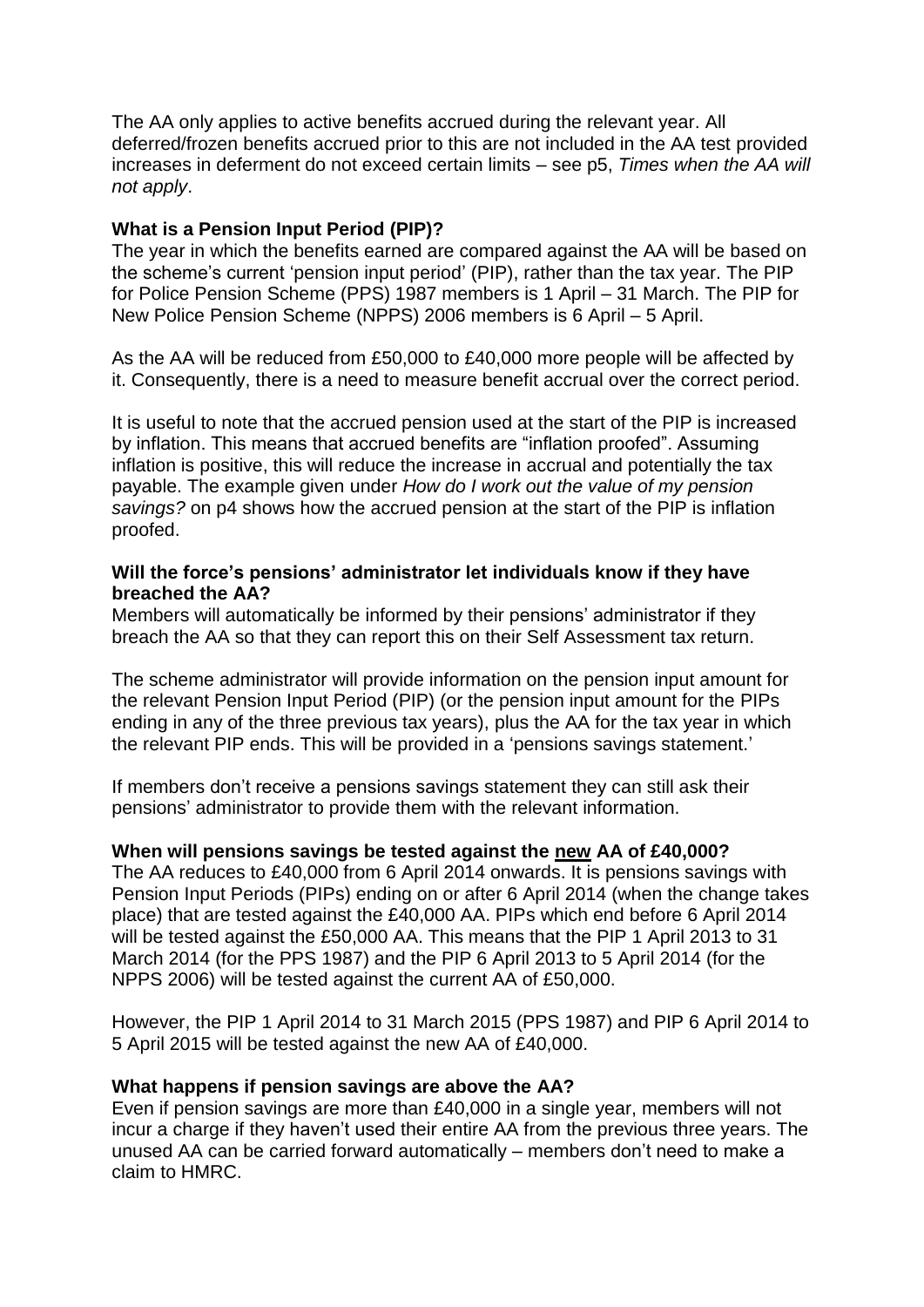In addition, there are no changes to the carry forward rules as a result of the reduction of the AA to £40,000. This means that for the 2014-15 tax year members can carry forward up to £50,000 unused annual allowances from the tax years 2011- 12, 2012-13 and 2013-14. For 2015-16 members can carry forward up to £50,000 unused annual allowances from 2012-13 and 2013-14 and £40,000 from 2014-15. And from 2016-17 members can carry forward up to £50,000 from 2013-14 and £40,000 from 2014-15 and 2015-16.

An illustration of the carrying forward of unused AA can be found in Annex A, Example 3.

If, after taking into account any unused AA from the past three years, a member still exceeds the AA they will be taxed on the amount above the AA. This will be at the member's marginal rate of income tax, e.g. if they earn enough to pay 40% tax, then this rate of tax will also apply to the value of the pension accrual in excess of the AA.

If a member is due to pay an AA charge they must complete a Self- Assessment tax return. A member who doesn't normally complete a Self- Assessment tax return will have to register with HMRC in order to complete one.

If a member can't get accurate details about their pensions savings figure they can estimate the amount on their tax return in the 'any other information' section and provide a date by which they expect to have the final figures. Members are able to amend their tax return, to include the final figures, if this is done within 12 months of submitting the original tax return. If the final figure is more than the estimate the member will have to pay any extra tax which is due and also pay interest on the late payment of that tax.

Individuals whose AA charges exceed £2,000 in any one year will be able to elect to meet the full value of the charge from their pension benefits. The pensions' administrator will pay the tax charge for the member and in return the member's pension will be reduced. This is commonly known as "scheme pays". For further information please contact your pensions' administrator.

#### **How do individuals work out the value of their pension savings?**

Some examples of how to work out the value of pensions savings are provided at Annex A.

Firstly, calculate the amount of the annual pension on the first date of the Pension Input Period (PIP). This is 1 April for PPS 1987 members and 6 April for NPPS 2006 members. Say, for example, that this comes to £12,000.

Next, multiply the annual amount of the pension by 16. This is the factor used to value pensions in defined benefit schemes, such as the police pension schemes i.e. £12,000  $x16 = £192,000$ . Members of the NPPS 2006 will now also need to add the value of the separate lump sum to which they would be entitled upon retirement.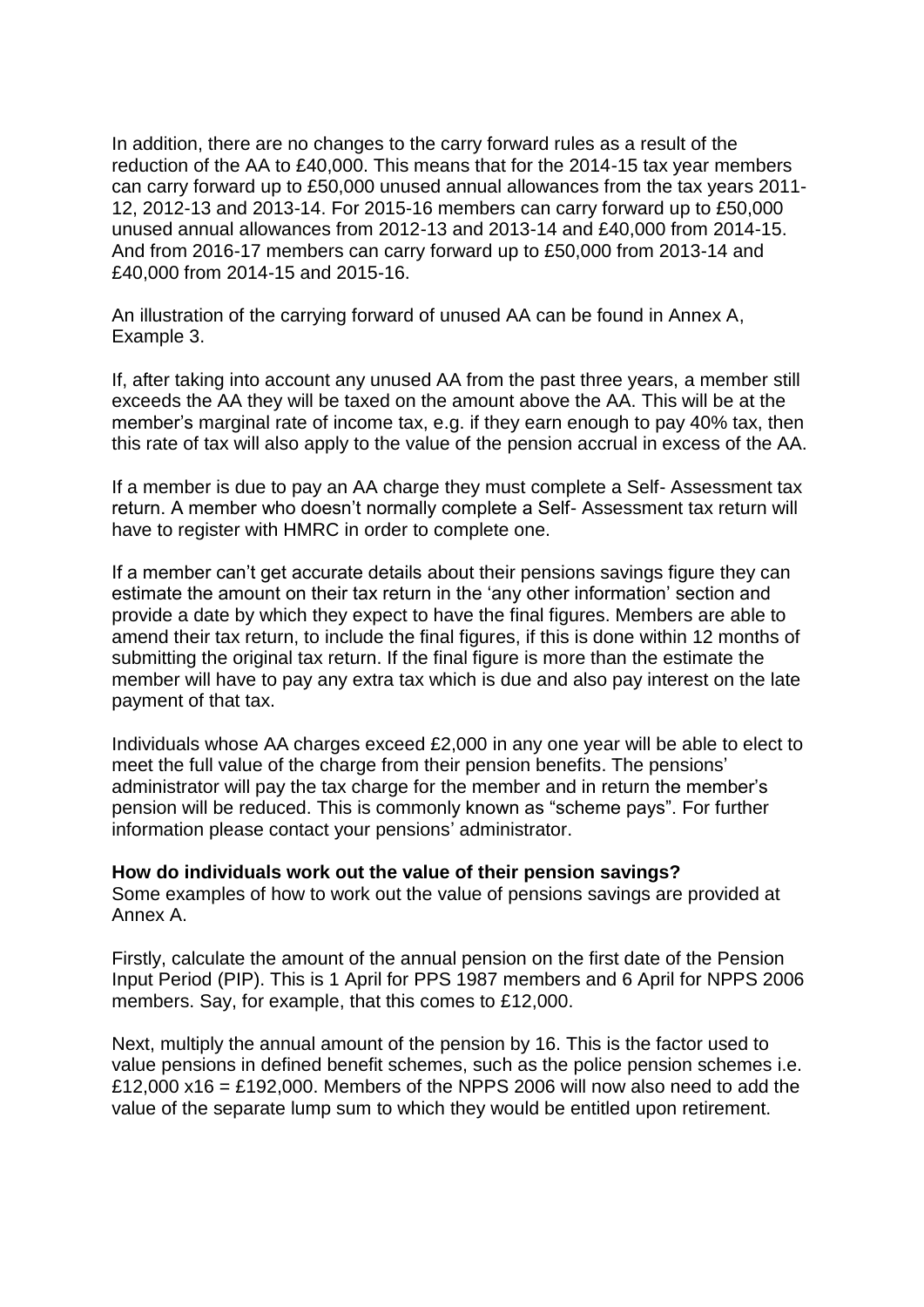This whole amount is then increased by the 12 month increase in the CPI to the September before the start of the tax year for which the AA is being calculated. This ensures that accrued benefits are "inflation proofed" i.e. (assuming a CPI of 2.2%) £192,000 x1.022 = *£196,224*

Then calculate the closing value at the end of the PIP (31 March for PPS 1987 members, 5 April for NPPS 2006 members). This is done by taking the amount of the pension on 31 March/5 April and multiplying it by the defined benefit factor of 16 e.g. £13,000 x16 = *£208,000*. At this point NPPS 2006 members would also need to add the amount of the promised lump sum.

The increase in the value of the pension is therefore the value at the close of the PIP minus the value at the start of the PIP e.g. £208,000 - £196,224 = **£11,776**.

This figure is less than the current AA of £50,000 and the new AA value of £40,000. Therefore there will be no tax charge.

Please note that the AA applies to all registered pension arrangements a member participates in, not just their police pension.

# **Events which can affect the closing value**

Some events can cause the closing value of benefits to be larger or smaller than usual. These include:

- Promotion:
- Transferring pensionable service into or out of a pension scheme;
- Ill health retirement other than retirement due to severe ill health (see next section);
- Having a pension debit or credit attached to benefits as a result of pensionsharing on divorce;
- Your pension benefits incurring a Lifetime Allowance (LTA) charge because, for instance, an individual took receipt of their pension and the value of this exceeded the LTA (see below).

## **Times when the AA will not apply**

Aside from not breaching the AA, there are three other times where part or all of a member's pension savings will not count towards the AA for that tax year. These are:

- If the member dies:
- If the member retires due to severe ill-health. This can mean that a member has less than one year to live or that the member is not able to continue in their current job and is not likely to be able to do any type of gainful work, at any time up to State Pension Age, to the extent that it is significant. For more details on HMRC's definition of severe ill health please see the link below: [http://www.hmrc.gov.uk/manuals/rpsmmanual/rpsm06105030.htm;](http://www.hmrc.gov.uk/manuals/rpsmmanual/rpsm06105030.htm) or
- If the member is a deferred member whose benefits do not increase: i) beyond certain levels required by the pension scheme rules in force on 14 October 2010; or ii) beyond the increase in the Consumer Prices Index (CPI) over the twelve month period ending with a month that falls within the pension input period (the pension administrator will choose the month).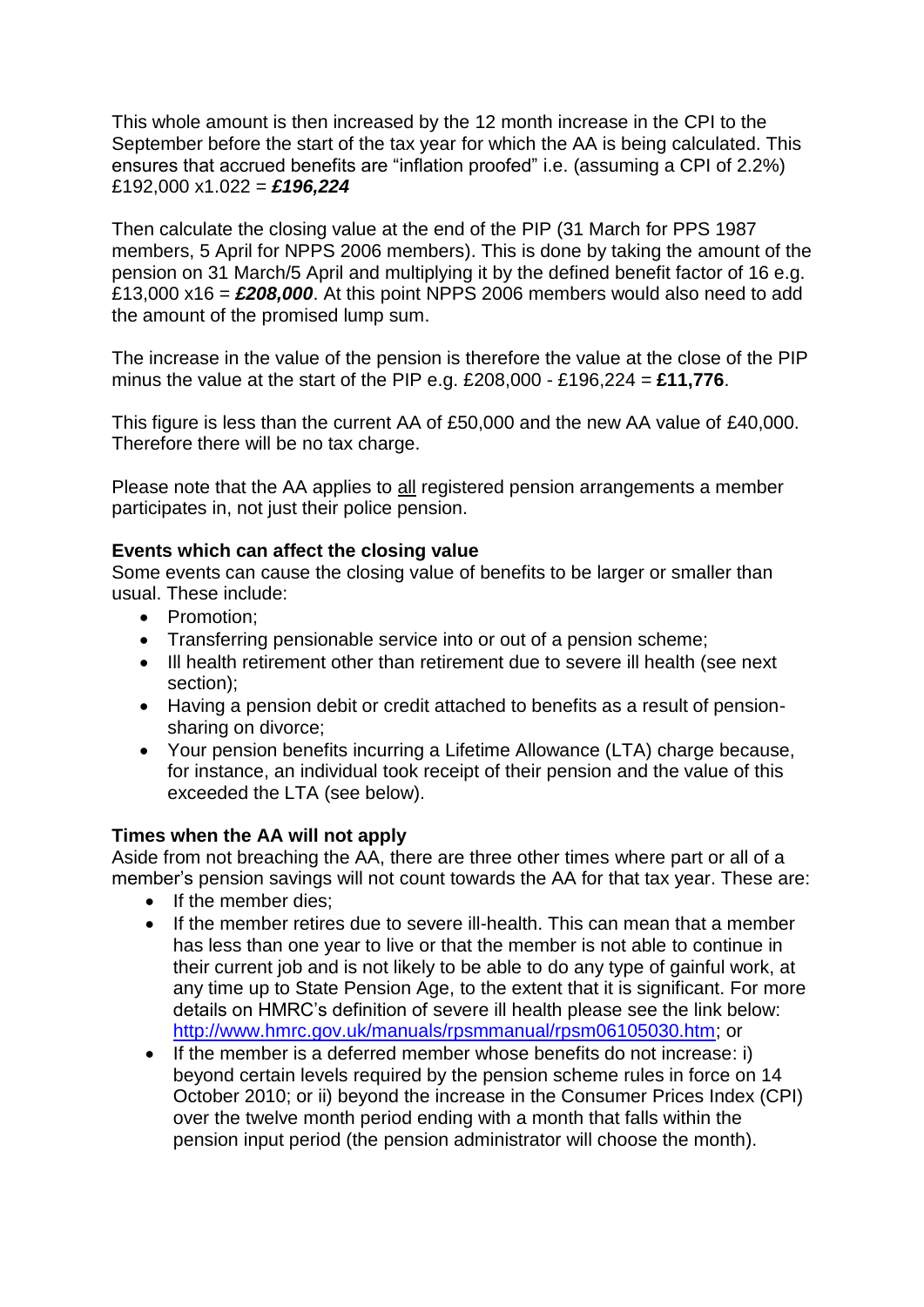# **What is the Lifetime Allowance (LTA)?**

There is a limit on the value of retirement benefits that can be drawn from approved pension schemes before tax penalties apply. The limit is called the Lifetime Allowance (LTA) and applies to all registered pension arrangements a member participates in, not just their police pension. The LTA is tested at certain key events<sup>1</sup>, the main one being when an individual takes their pension benefits at retirement. A tax charge is payable on any excess over the LTA.

The LTA is currently £1.5m, but from 6 April 2014 it will reduce to £1.25m.

In order to work out the value of retirement benefits an individual multiplies the amount of their annual police pension on retirement (for instance, £25,000) by a defined benefit factor of 20 i.e.  $£25,000 \times 20 = £500,000$ . At this point NPPS 2006 members would also need to add the amount of their promised lump sum.

£500,000 is less than the current LTA of £1.5m and the new LTA of £1.25m. Therefore no tax charge is incurred.

*This means that only PPS 1987 members whose annual pension benefits are £75,000 or more at retirement are currently affected by the LTA. For those who retire on or after 6 April 2014 this amount will reduce to £62,500. These figures ignore any PPS 1987 commutation as different figures apply if commuting a PPS 1987 pension. Members in this situation should obtain independent financial advice on their individual situation.*

#### *For the NPPS 2006 this means that members whose annual pension benefits (i.e. annual pension on retirement plus the amount of the promised lump sum) are £75,000 or more at retirement are currently affected by the LTA. For those who retire on or after 6 April 2014 this amount will reduce to £62,500.*

The value of any pension savings above the allowance will be subject to a LTA charge. The charge is 55% if the benefits above the LTA are paid as a lump sum and 25% if they are paid from annual pension income.

For members who have already built up savings of more than £1.25m or have planned to do so, there is a new form of protection available called Fixed Protection 2014 (FP2014). There are time limits for applying for FP2014. Further details on this and other forms of protection can be found on the HMRC website: <http://www.hmrc.gov.uk/pensionschemes/fp2014guidance.pdf> <http://www.hmrc.gov.uk/pensionschemes/pension-savings-la.htm#6>

## **Additional Voluntary Contributions (AVCs)**

1

Additional Voluntary Contributions (AVCs) are considered differently under the AA and the LTA. The AA doesn't include investment returns and therefore includes the value of the actual AVC when it is made. The LTA however does include investment returns and therefore includes the value of the AVCs at the point of benefit crystallisation.

 $1$  For details of other events which must be tested against the Annual Allowance see: http://www.hmrc.gov.uk/manuals/rpsmmanual/RPSM11102020.htm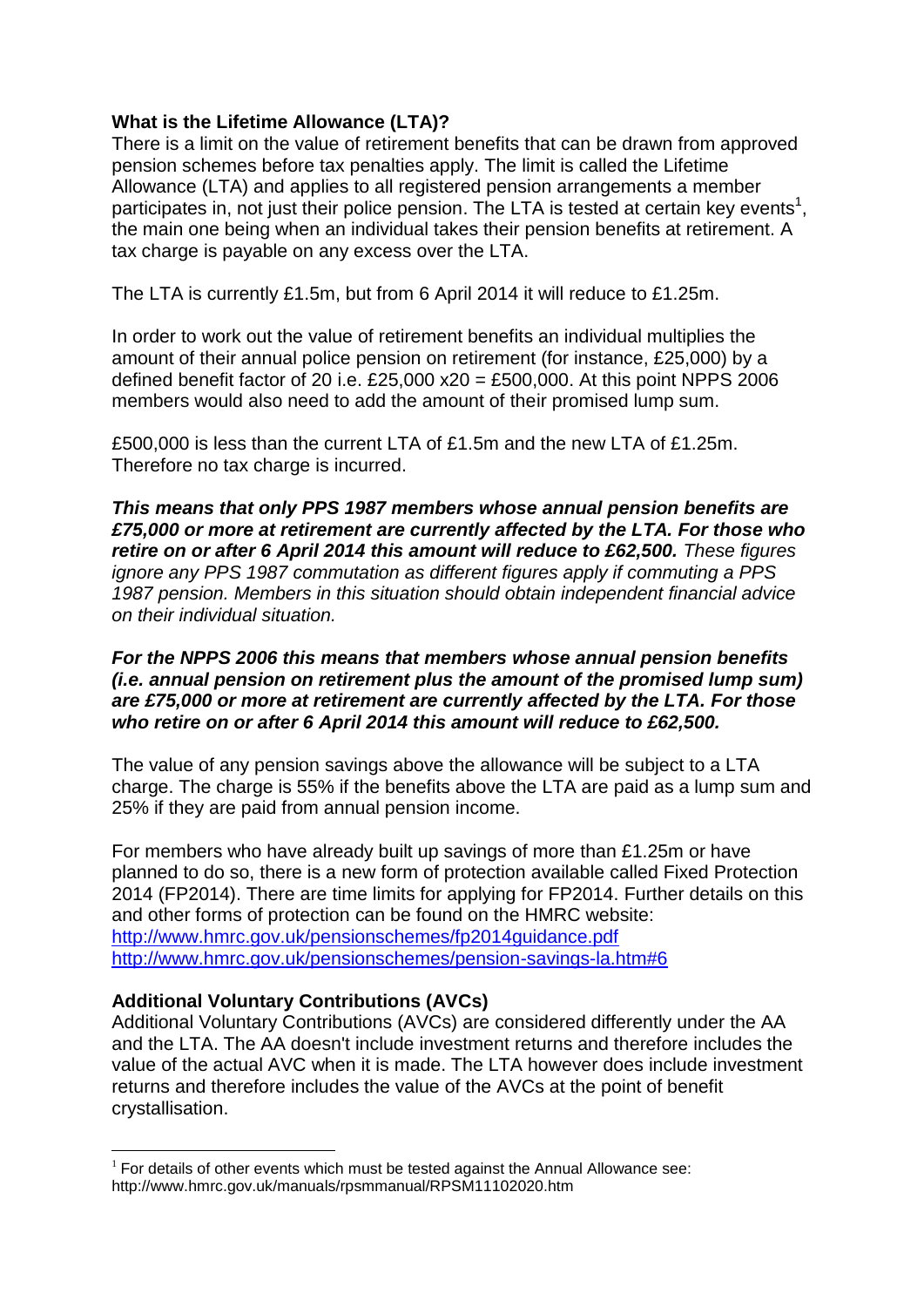## **How will the Annual Allowance provisions apply to the new Career Average Re-valued Earnings (CARE) police pension scheme?**

In April 2015 the PPS 1987 and NPPS 2006 will close and be replaced by a CARE police pension scheme. Members of the PPS 1987 and the NPPS 2006 who are closest to retirement will receive transitional protection. Further information can be found on the PFEW and Home Office websites:

<http://www.polfed.org/campaigning/Pensions.aspx> <https://www.gov.uk/police-pension-reform>

Pension benefits accrue differently in a CARE scheme compared with final salary schemes like the PPS 1987 or the NPPS 2006. We will issue information relating to how the Annual Allowance (AA) provisions apply to the police CARE scheme, and to members with service in both the PPS/NPPS and the CARE scheme, before April 2015.

#### **FURTHER INFORMATION**

HMRC's website contains a large amount of information about the Annual Allowance:

<http://www.hmrc.gov.uk/pensionschemes/aa-ps.htm>

*Please note that this document does not constitute financial advice and is not intended as advice or guidance to be relied upon in any individual case. We would strongly recommend members seek independent financial advice on their own individual circumstances. The examples provided at Annex A are for illustrative purposes only.*

Yours sincerely

Jan Rennie

**IAN RENNIE GENERAL SECRETARY**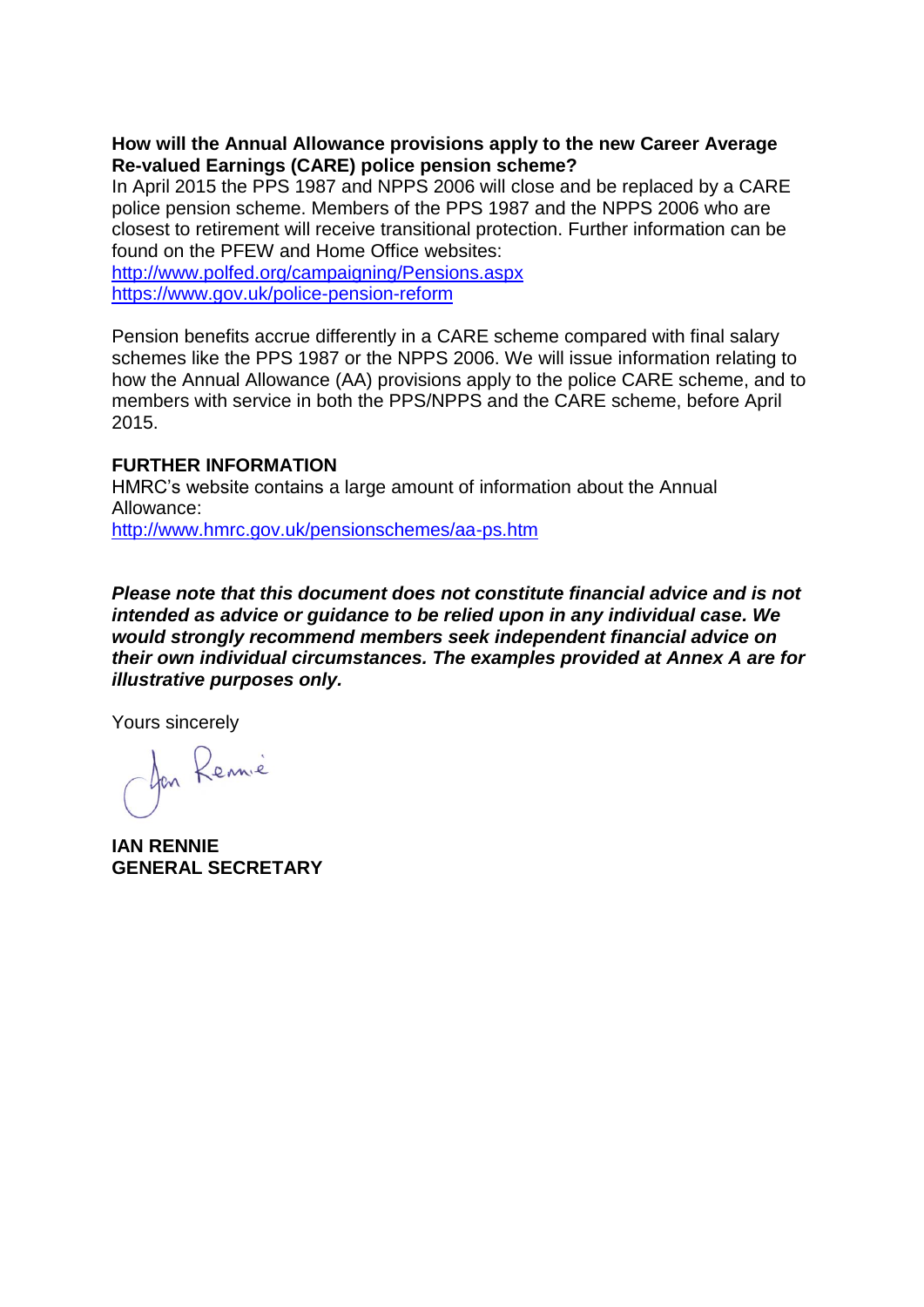# **ABBREVIATIONS**

| AA               | <b>Annual Allowance</b>                                 |
|------------------|---------------------------------------------------------|
| <b>AVC</b>       | <b>Additional Voluntary Contributions</b>               |
| <b>CARE</b>      | Career Average-Revalued Earnings                        |
| <b>CPI</b>       | <b>Consumer Prices Index</b>                            |
| <b>CRTP</b>      | Competence-related Threshold Payment                    |
| FP.              | <b>Fixed Protection</b>                                 |
| <b>HMRC</b>      | Her Majesty's Revenue & Customs                         |
| <b>HMT</b>       | Her Majesty's Treasury                                  |
| <b>HOC</b>       | <b>Home Office Circular</b>                             |
| <b>LTA</b>       | Lifetime Allowance                                      |
| <b>MPS</b>       | <b>Metropolitan Police Service</b>                      |
| <b>NPPS 2006</b> | The New Police Pension Scheme, governed by the Police   |
|                  | <b>Pension Regulations 2006</b>                         |
| <b>PIP</b>       | <b>Pension Input Period</b>                             |
| <b>PPS 1987</b>  | The older Police Pension Scheme, governed by the Police |
|                  | <b>Pensions Regulations 1987</b>                        |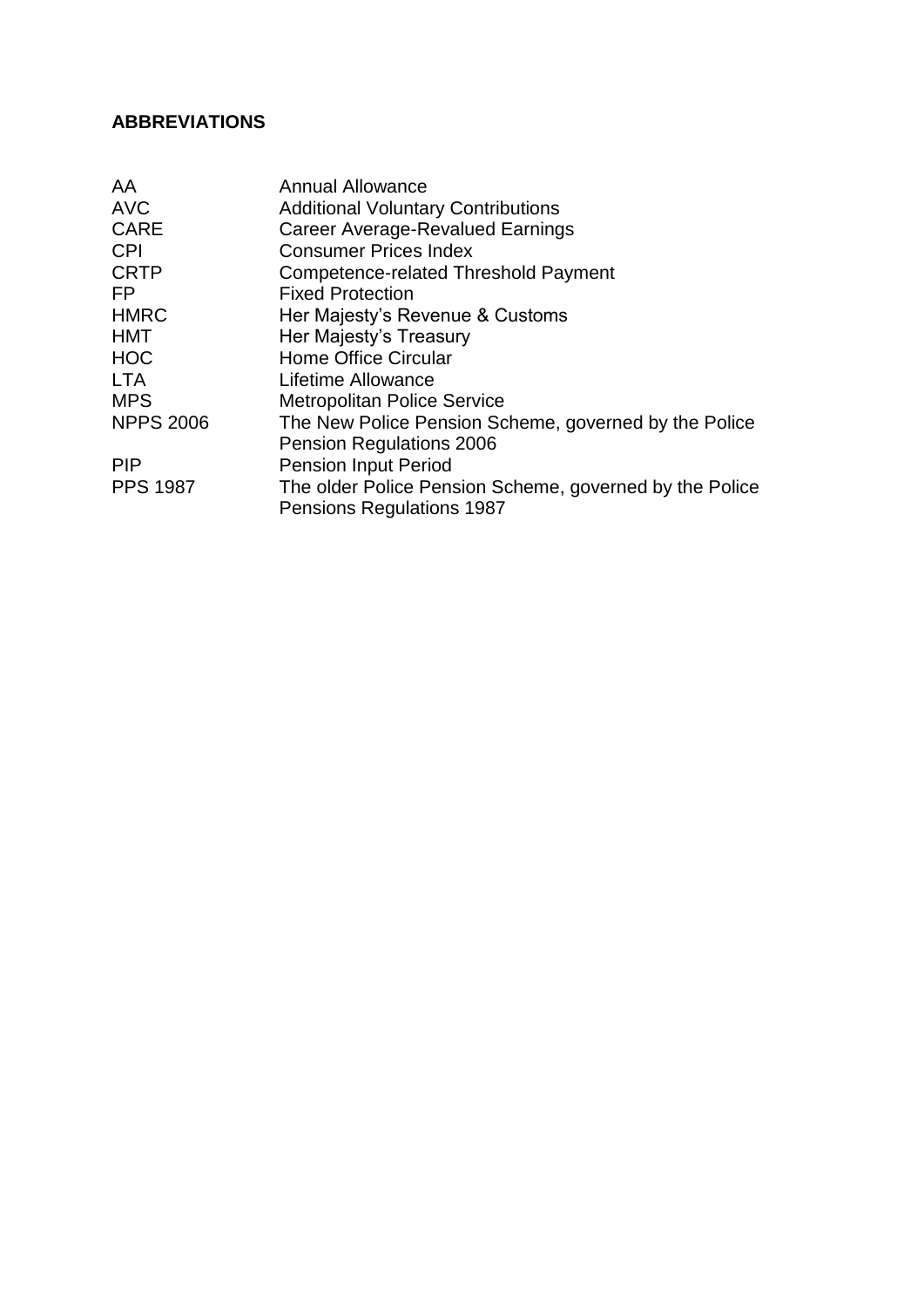# **ANNEX A**

## **CALCULATING THE INCREASE IN THE VALUE OF PENSION SAVINGS**

Please find below eight examples of how the reduction in the Annual Allowance (AA) might affect police officers of various ranks.

We do not consider that large numbers of the Federated Ranks will be affected by the tax implications of the reduced AA. It is likely that affected Federated Ranks' members will be those who are promoted or experience a similar significant increase in pensionable pay, and also have long pensionable service (and therefore have higher pension accrual rates e.g. PPS Members who are double accruing). In addition, members who are at risk of breaching the AA are able to roll forward up to three years' of unused AA allowance to cover the shortfall. This is a helpful source of mitigating the AA charge, particularly when caused by a one-off event such as a promotion. See p3 for more information on this provision.

*Please note that these illustrations assume a CPI increase of 2.2% for revaluing benefits.* (2.2% was the CPI figure for the year to September 2012.)

*The Pensions Input Period (PIP) for PPS 1987 members is 1 April to 31 March. The PIP for NPPS 2006 members is 6 April to 5 April.* 

*These illustrations relate to PIPs which end before 6 April 2014. Therefore the pensions increase during these PIPs would be measured against the current AA of £50,000. However, we have also measured them against the new AA of £40,000 to show what impact the reduction in the AA could have.*

#### *Example 1*

In April 2013 the pensionable pay of a provincial constable with 6 years' service was £31,917. The officer has 6 years' pensionable service in the NPPS 2006, which equates to a pension of 6/70ths of final salary.

 $6/70 \times £31,917$  = an annual pension of £2,736

This amount is multiplied by the defined benefit factor of x16:  $£2.736 \times 16 = £43.776$ 

The lump sum due would also need to be added to this amount:

| £2,736 x 4        | $=$ lump sum of £10,944 |
|-------------------|-------------------------|
| £43,776 + £10,944 | $=$ £54,720             |

And then increased by CPI of 2.2%  $£52,720 \times 1.022$  (CPI) = £55,924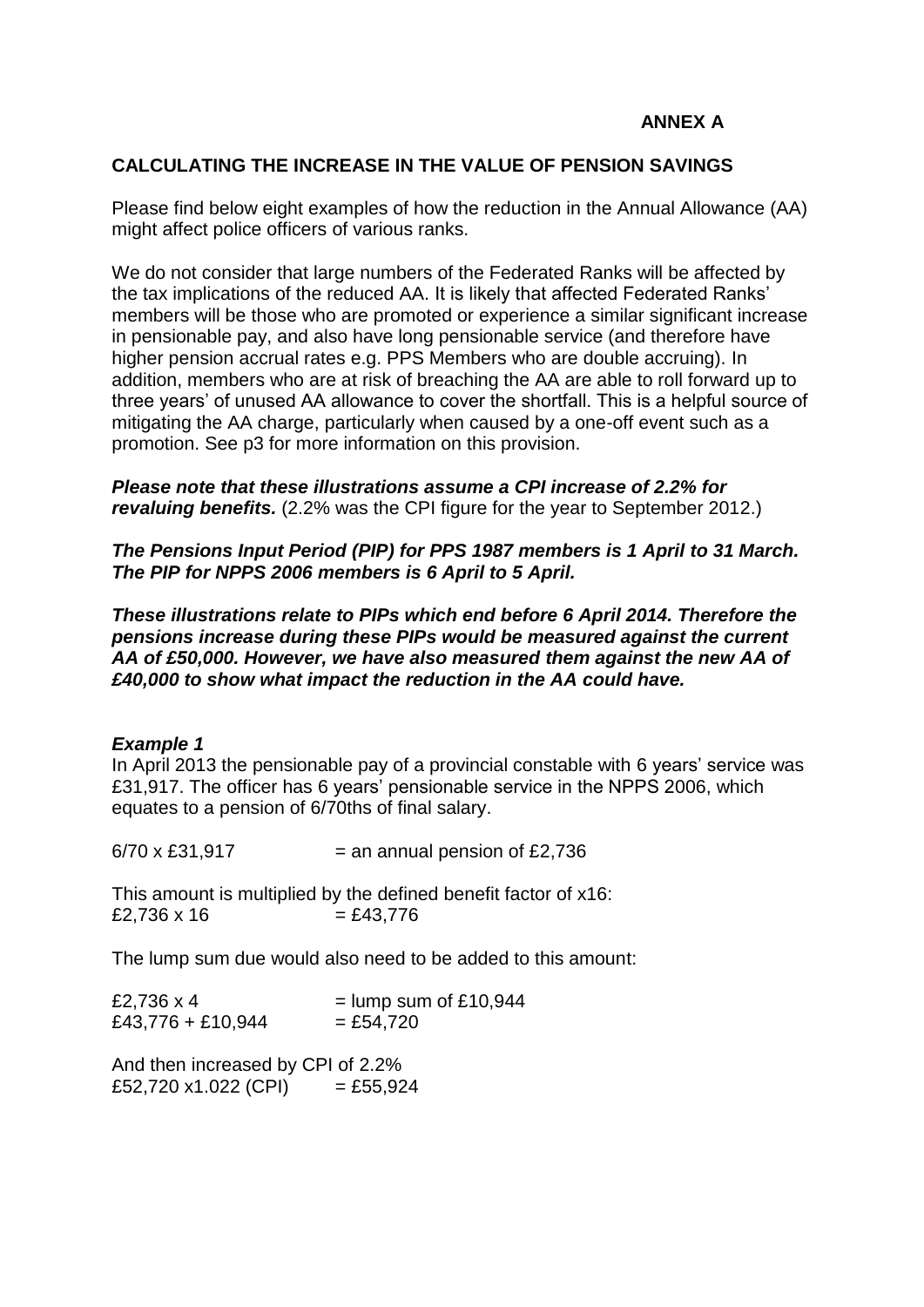By April 2014 the value of the officer's pension has grown due to a pay increase, incremental progression and longer pensionable service. The officer's pensionable pay is now £33,030 and s/he has 7 years' service, which equates to a pension of 7/70ths of final salary.

| 7/70 x £33,030                           | $=$ an annual pension of £3,303                                         |
|------------------------------------------|-------------------------------------------------------------------------|
| £3,303 x 16                              | This is multiplied by the defined benefit factor of x16:<br>$= £52,848$ |
| Add the lump sum element of the pension: |                                                                         |
| £3,303 x 4                               | $= £13,212$                                                             |
| £52,848 + £13,212                        | $= £66,060$                                                             |
|                                          | The increase in the value of the pension is therefore:                  |
| £66,060 - £55,924                        | $=$ £10,136 which is below the current AA of                            |
|                                          | £50,000 and the new AA of £40,000                                       |

## *Example 2*

In April 2013 the pensionable pay of a top of scale constable in a provincial force and in receipt of CRTP was £37,419. The officer has 25 years' service in the PPS 1987 which equates to a pension of 30/60ths of final salary.

 $30/60$ ths x £37,419 = annual pension of £18,710

This amount is multiplied by the defined benefit factor of x16:  $£18,710 \times 16$  = £299,360

And then increased by CPI of 2.2%  $£299,360 x1.022 (CPI) = £305,946$ 

By March 2014 the value of the officer's pension has grown due to a pay increase and longer pensionable service. His/her pensionable pay is now £37,485 and s/he has 26 years' service, which equates to a pension of 32/60ths of final salary.

| 32/60ths x £37,485  | $=$ an annual pension of £19,992                                                                                                                                 |
|---------------------|------------------------------------------------------------------------------------------------------------------------------------------------------------------|
| £19,992 x 16        | This amount is multiplied by the defined benefit factor of x16:<br>$= £319,872$                                                                                  |
| £319,872 - £305,946 | The increase in the value of the pension is therefore:<br>$=$ £13,926, which is below the current AA of £50,000 and<br>would also be below the new AA of £40,000 |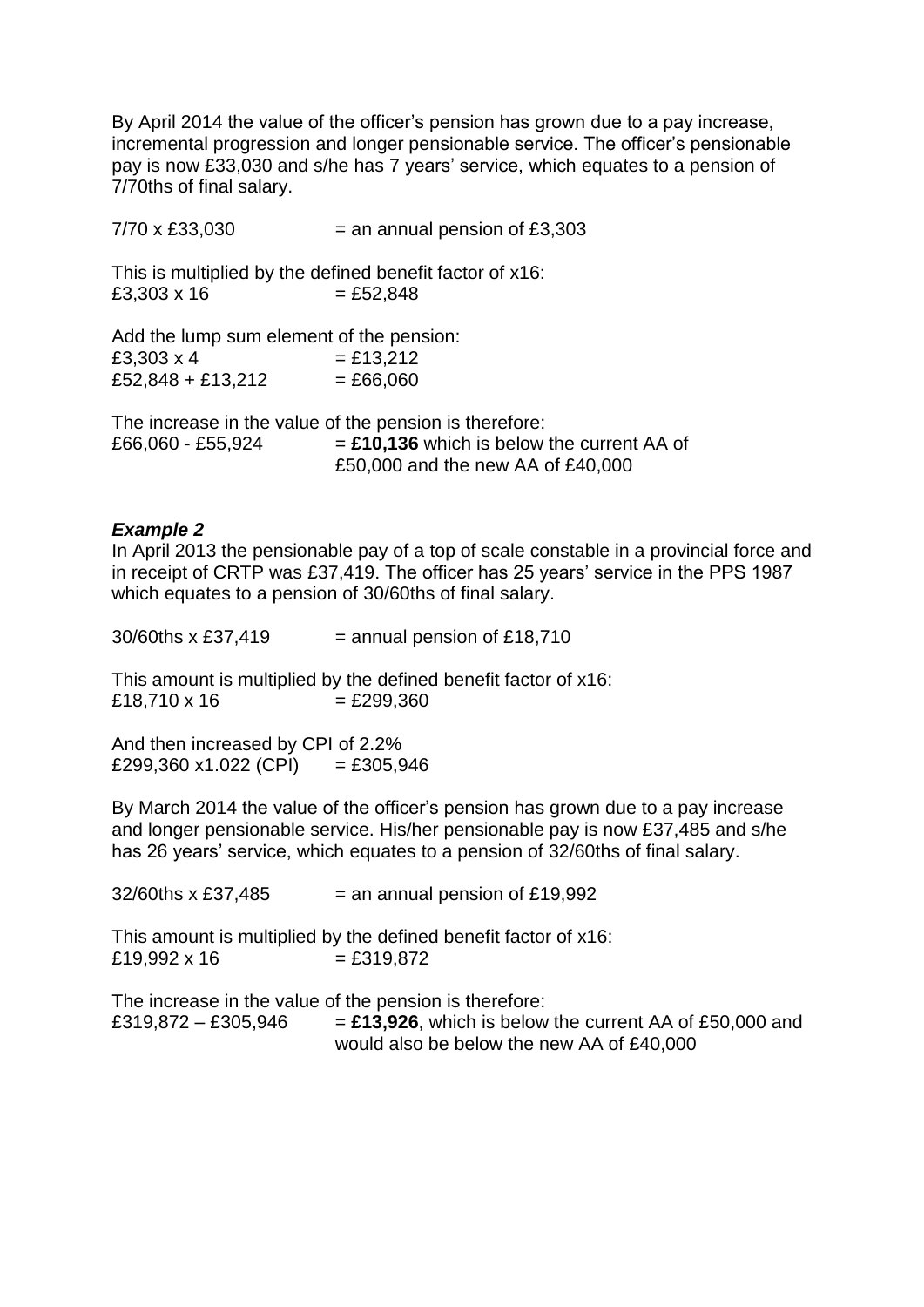## *Example 3*

In April 2013 the pensionable pay of a top of scale constable in a provincial force and in receipt of CRTP is £37,419. The officer has 26 years' pensionable service in the PPS 1987, which equates to a pension of 32/60ths of final salary.

 $32/60 \times £37,419$  = an annual pension of £19,957 This amount is multiplied by the defined benefit factor of x16:  $£19,957 \times 16$  = £319,312

And then increased by CPI of 2.2%  $£319,312 \times 1.022$  (CPI) = £326,337

By March 2014 the value of the officer's pension has grown due to a promotion to sergeant, a move to the MPS (which includes entitlement to London Weighting), the annual pay rise and longer pensionable service. The officer's pensionable pay is now £40,446 and s/he has 27 years' service, which equates to a pension of 34/60ths of final salary.

 $34/60 \times £40,446$  = an annual pension of £22,919

This is multiplied by the defined benefit factor of x16:  $£22,919 \times 16$  = £366,704

The increase in the value of the pension is therefore: £366,704 - £326,337  $= \text{\pounds}40,367$  which is below the current AA of £50,000, but above the new AA of £40,000

In respect of breaching the new AA of £40,000; in this scenario, because it will be the first time the officer has breached the AA, s/he is likely to have unused AA from the last three years which could be carried forward to mitigate the charge.

*Carrying forward unused AA:* The member would need to use the current year's AA, followed by the unused AA from the previous three tax years, using the earliest tax year first. The member's pension savings for the previous three years are as follows: 2010-11: £24,500 2011-12: £11,500 2012-13: £4,500

The member can carry forward £109,500 unused AA to 2013-14 calculated as:

| 2010-11:      | £25,500 (i.e. £50,000 - £24,500)  |
|---------------|-----------------------------------|
| $2011 - 12$ : | £38,500 (i.e. £50,000 - £11,500)  |
| $2012 - 13$ : | £45,500 (i.e. £50,000 $-$ £4,500) |

So if the AA for 2013-14 had been £40,000 rather than £50,000, the officer would have breached the AA by £367, but they would have £40,000 plus £109,500 from the carried forward annual allowance (i.e. a total of £149,500) to mitigate the tax charge.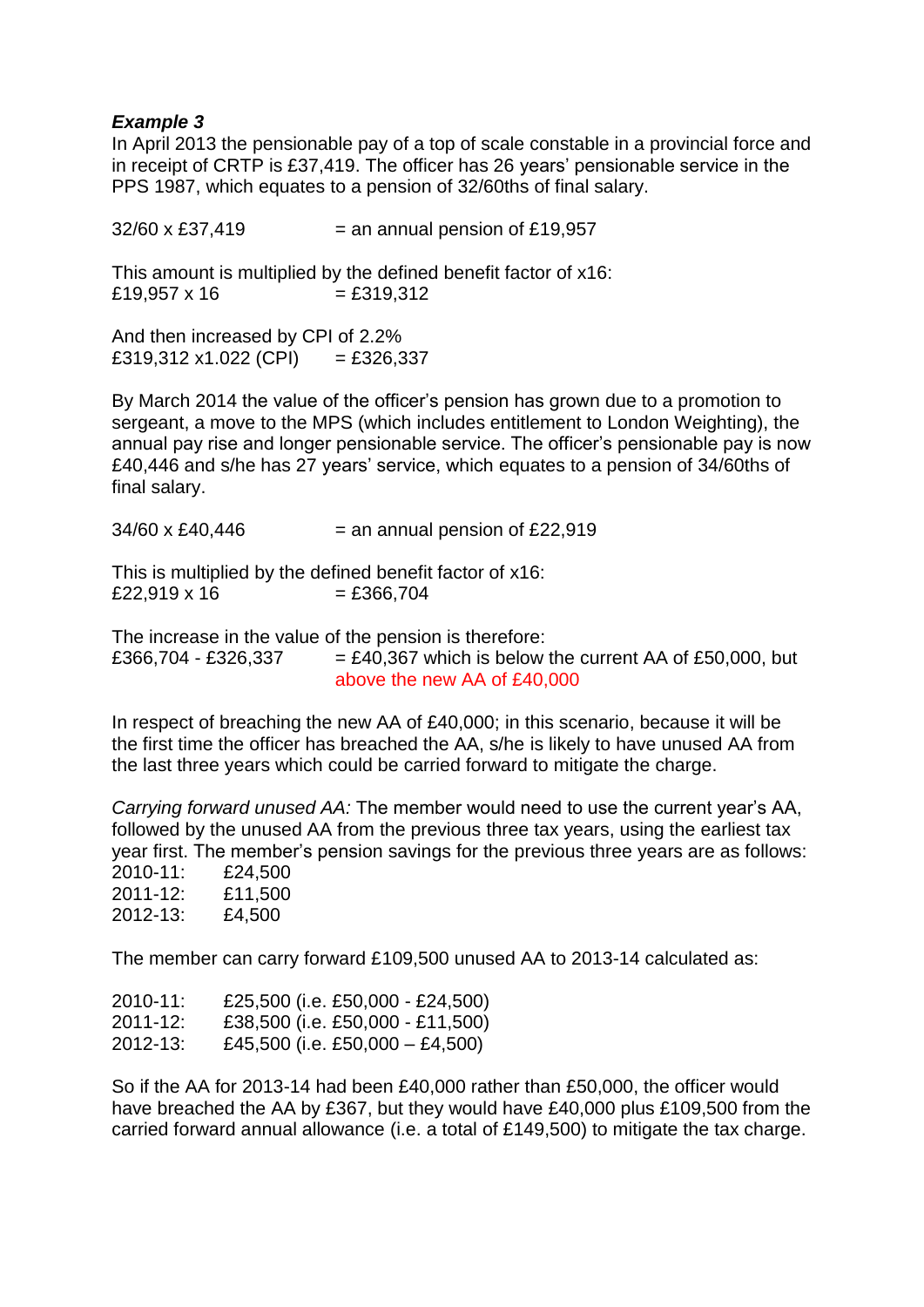If there had been no carry-forward allowance and the member's marginal rate of tax is 40%, then the tax payable would have been £367 x 40% = £146.80.

## *Example 4*

In April 2013 the pensionable pay of a top of scale sergeant in a provincial force and in receipt of CRTP was £41,940. The officer has 20 years' pensionable service in the PPS 1987, which equates to a pension of 20/60ths of final salary.

 $20/60 \times \text{\pounds}41.940$  = an annual pension of £13,980

This amount is multiplied by the defined benefit factor of x16:  $£13,980 \times 16$  = £223,680

And then increased by CPI of 2.2% £223,680 x1.022 (CPI) = £228,601

By March 2013 the value of the officer's pension has grown due to a promotion to Inspector, the annual pay rise and longer pensionable service. The officer's pensionable pay is now £47,256 and s/he has 21 years' service, which equates to a pension of 22/60ths of final saalry.

 $22/60 \times \text{\pounds}47.256$  = an annual pension of £17,327

This is multiplied by the defined benefit factor of x16:  $£17,327 \times 16$  = £277,232

The increase in the value of the pension is therefore: £277,232 - £228,601  $=$  £48,631, which is below the current AA of £50,000, but would be above the new AA of £40,000

In respect of breaching the new AA of £40,000; in this scenario, because it will be the first time the officer has breached the AA, s/he is likely to have unused AA from the last three years which could be carried forward to mitigate the charge. See Example 3 for details.

#### *Example 5*

In April 2013 the pensionable pay of a top of scale MPS chief inspector in receipt of CRTP was £59,107. The officer has 27 years' pensionable service in the PPS 1987, which equates to a pension of 34/60ths of final salary.

 $34/60 \times £59,107$  = an annual pension of £33,494

This amount is multiplied by the defined benefit factor of x16:  $£33,494 \times 16$  = £535,904

And then increased by CPI of 2.2% £535,904 x1.022 (CPI)  $=$  £547,694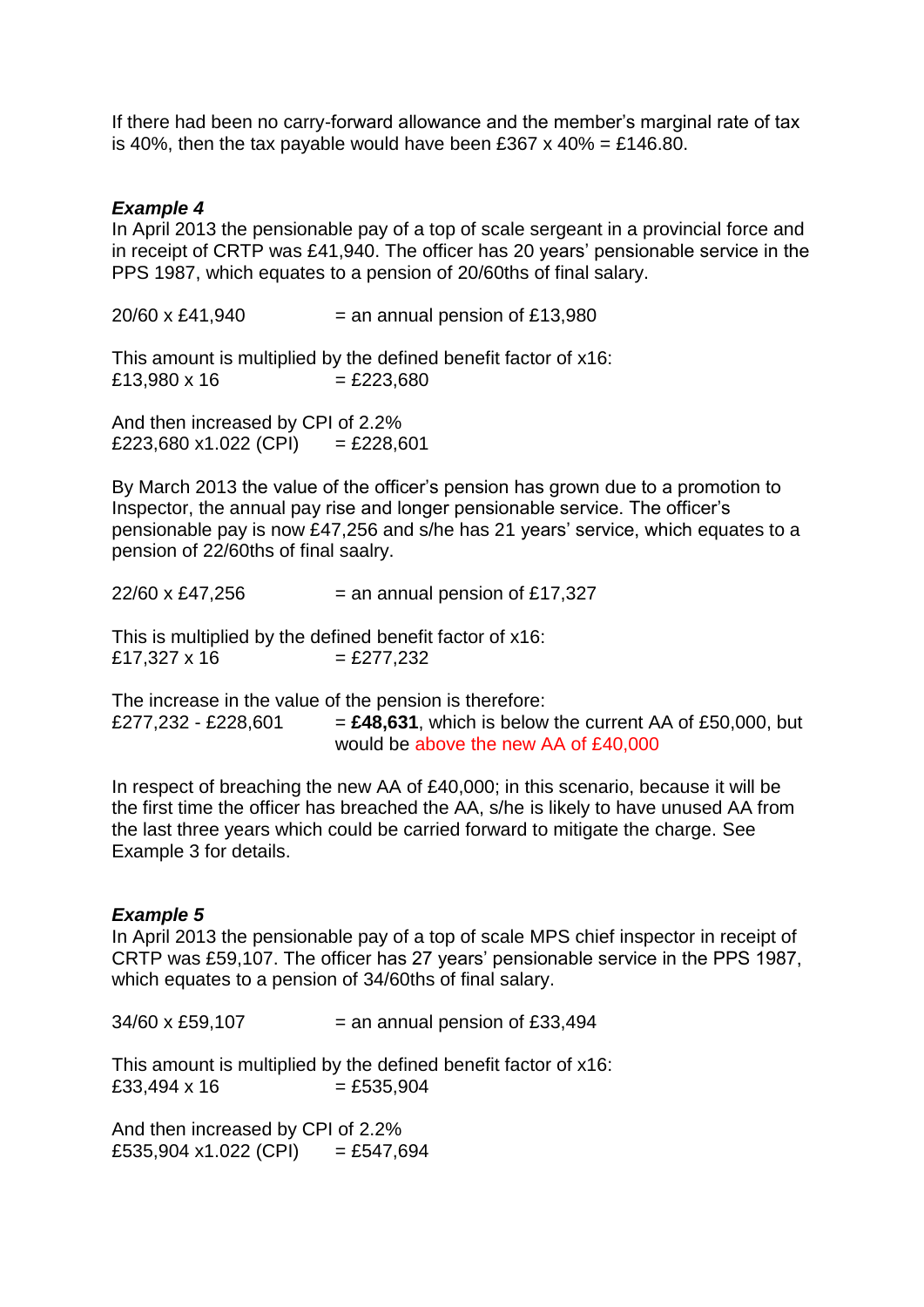By March 2014 the value of the officer's pension has grown due to a pay increase and longer pensionable service. The chief inspector's pensionable pay is now £59,442 and s/he has 28 years' service, which equates to a pension of 36/60ths of final salary.

 $36/60 \times £59,442$  = an annual pension of £35,665 This is multiplied by the defined benefit factor of x16:  $£35,665 \times 16$  = £570,640 The increase in the value of the pension is therefore £570,640 - £547,694  $=$  £22,946, which is below the current AA of £50,000 and below the new AA of £40,000

## *Example 6*

In April 2013 the pensionable pay of a top of scale provincial chief inspector in receipt of CRTP was £54,819. The officer has 18 years' pensionable service in the PPS 1987, which equates to a pension of 18/60ths of final salary.

 $18/60 \times £54,819$  = an annual pension of £16,446

This amount is multiplied by the defined benefit factor of x16:  $£16,446 \times 16$  = £263,136

And then increased by CPI of 2.2%  $£263,136 \times 1.022$  (CPI) = £268,925

By March 2014 the value of the officer's pension has grown due to a promotion to Superintendent and longer pensionable service. The officer's pensionable pay is now £62,922 and s/he has 19 years' service, which equates to a pension of 19/60ths of final salary.

 $19/60 \times \text{\pounds}62,922$  = an annual pension of £19,925

This is multiplied by the defined benefit factor of x16:  $£19,925 \times 16$  = £318,800

The increase in the value of the pension is therefore: £318,800 - £268,925  $=$  £49,875, which is below the current AA of £50,000, but will be above the new AA of £40,000

In respect of breaching the new AA of £40,000; in this scenario, because it will be the first time the officer has breached the AA, s/he is likely to have unused AA from the last three years which could be carried forward to mitigate the charge. See Example 3 for details.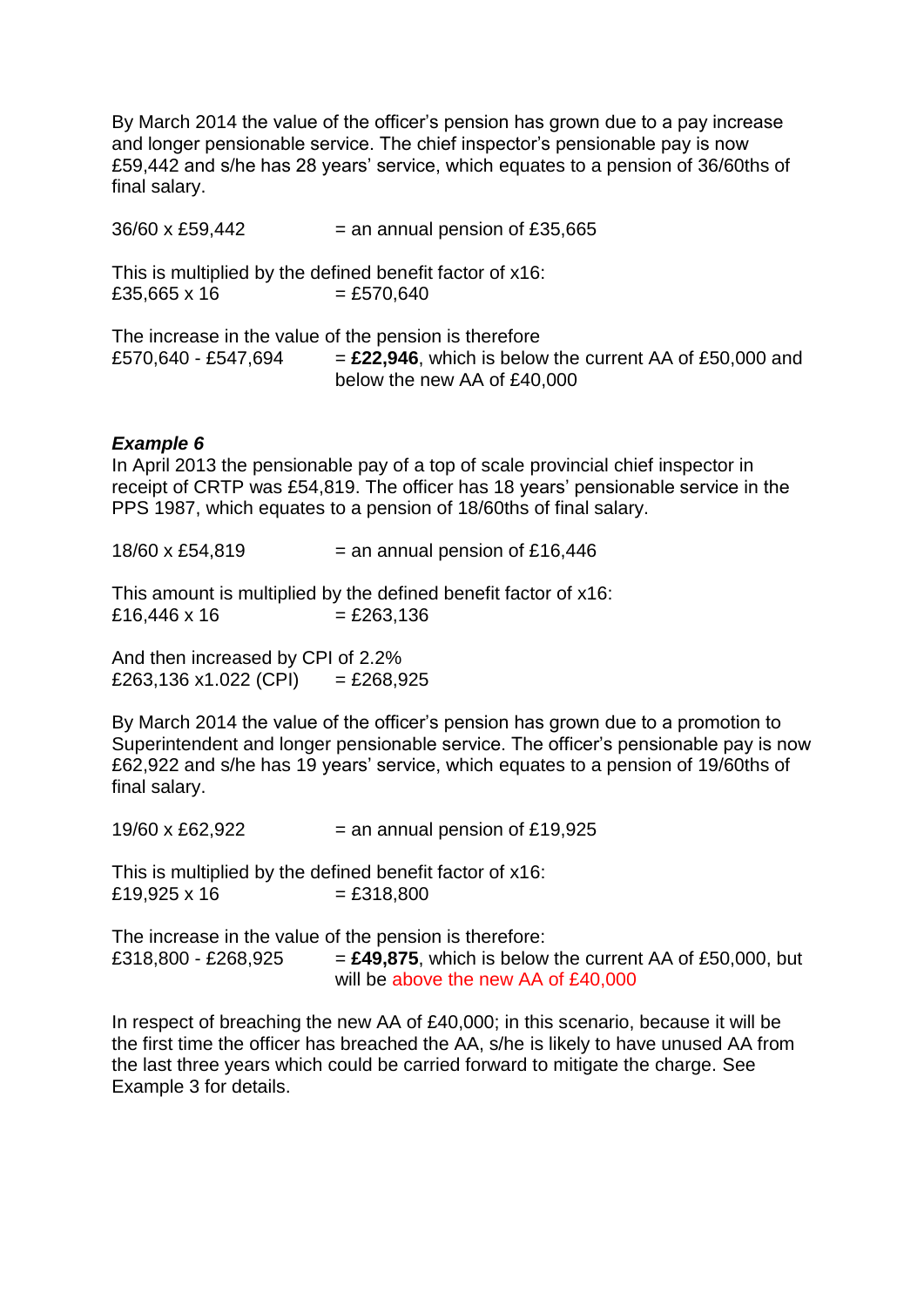# *Example 7*

In April 2013 the pensionable pay of a chief superintendent in the MPS on pay point 1 was £76,621. The officer has 21 years' pensionable service in the PPS 1987, which equates to a pension of 22/60ths of final salary.

 $22/60 \times £76,621$  = an annual pension of £28,094 This amount is multiplied by the defined benefit factor of x16:  $£28,094 \times 16$  = £449,504

And then increased by CPI of 2.2%  $£449,504 \times 1.022$  (CPI) = £459,393

By March 2014 the value of the officer's pension has grown due to a pay increase, incremental progression and longer pensionable service. The officer's pensionable pay is now £79,575 and s/he has 22 years' service, which equates to a pension of 24/60ths of final salary.

| 24/60 x £79,575 | $=$ an annual pension of £31,830                         |
|-----------------|----------------------------------------------------------|
|                 | This is multiplied by the defined benefit factor of x16: |
| £31,830 x 16    | $= £509,280$                                             |

The increase in the value of the pension is therefore: £509,280 - £459,393  $=$  £49,887, which is just below the current AA of £50,000 but would be above the new AA of £40,000

In respect of breaching the new AA of £40,000; in this scenario, because it will be the first time the officer has breached the AA, s/he is likely to have unused AA from the last three years which could be carried forward to mitigate the charge. See Example 3 for details.

# *Example 8*

In April 2013 the pensionable pay of an assistant chief constable on pay point 1 was £90,726. The officer has 22 years' pensionable service in the PPS 1987, which equates to a pension of 24/60ths of final salary.

 $24/60 \times £90.726$  = an annual pension of £36.290

This amount is multiplied by the defined benefit factor of x16:  $£36,290 \times 16$  = £580,640

And then increased by CPI of 2.2% £580,640 x1.022 (CPI)  $=$  £593,414

By March 2014 the value of the officer's pension has grown due to a pay increase, incremental progression and longer pensionable service. The officer's pensionable pay is now £94,692 and s/he has 23 years' service, which equates to a pension of 26/60ths of final salary.